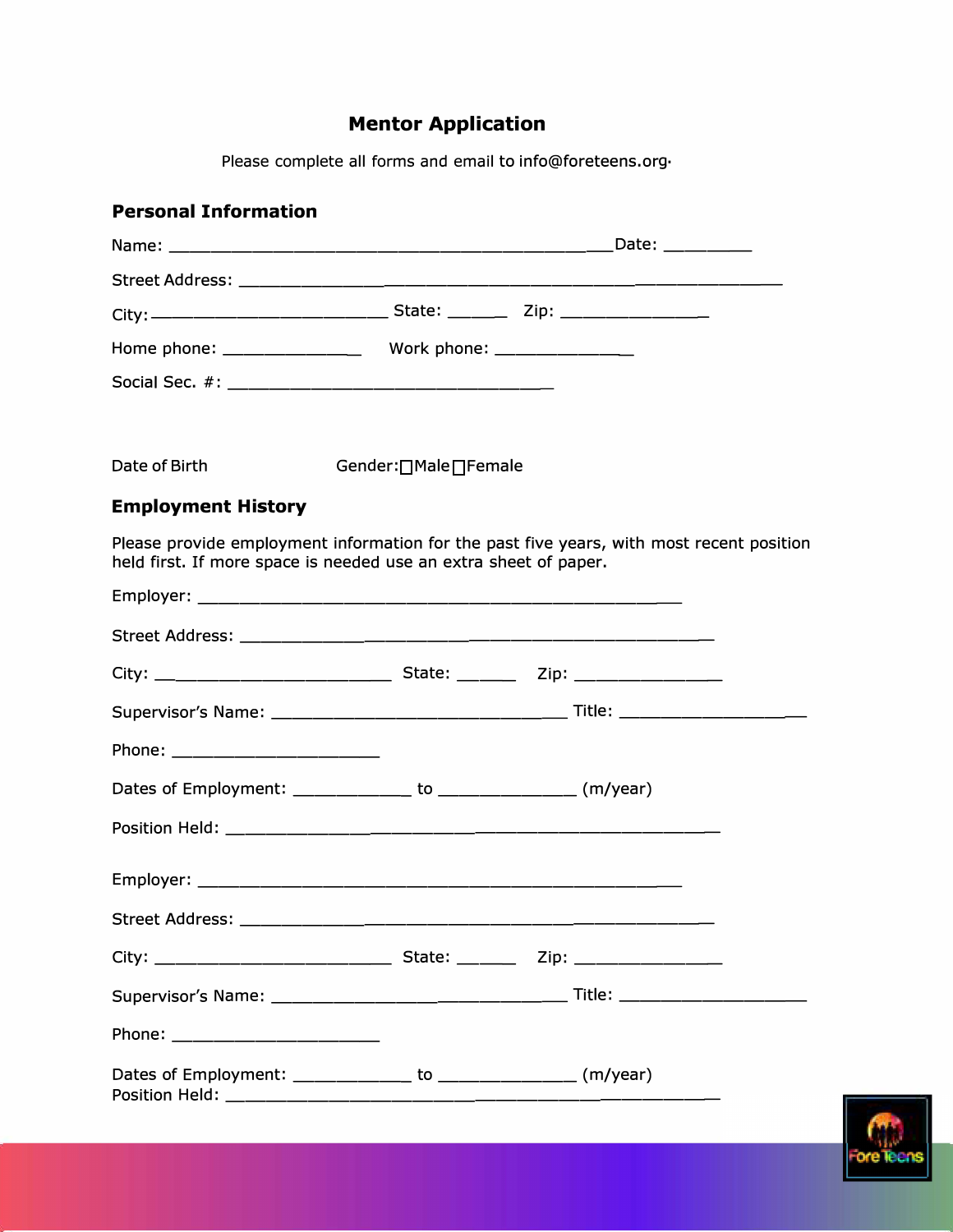#### **Application Questions**

Please answer all of the following questions as completely as possible. If more space is needed, use an extra sheet of paper or write on the back of this page.

1. Why do you want to become a mentor?

2. Do you have any previous experience volunteering or working with youth? If so, please specify.

3. What qualities, skills, or other attributes do you feel you have that would benefit a youth? Please explain.

4. Can you commit to participate in Fore Teens for a minimum of 8 months from the time you are matched with a youth?

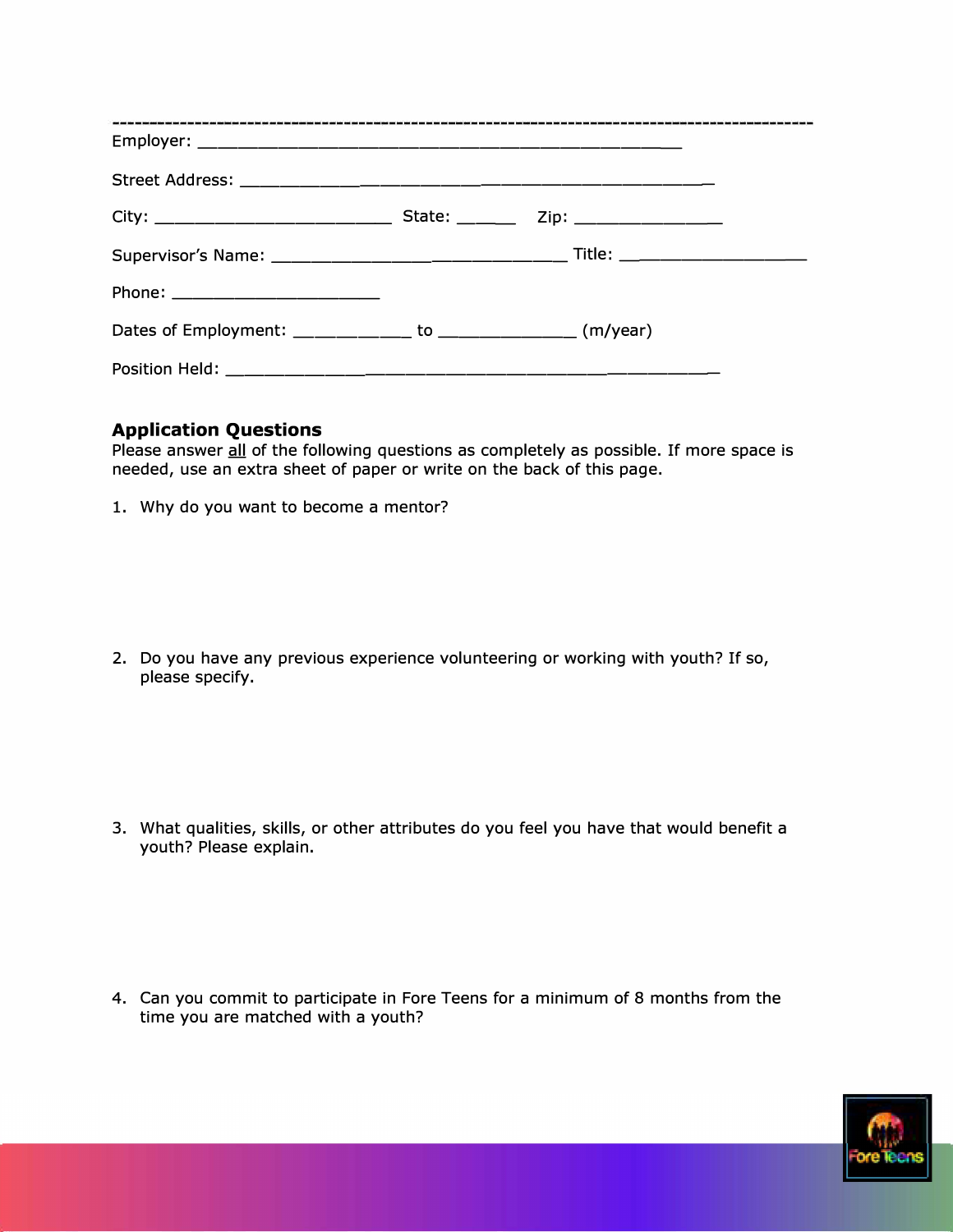- 5. (Select One) Are you available to meet with a teen 4 hours per month (1 hr per week minimum) virtually? (Select One)
- 6. How would you describe yourself as a person?
- 7.  $\mu_{\text{Cekat QCD}}$  Have you ever been arrested or convicted of a crime? If so, what were the circumstances? (Select One)
- 8. Golaat Ope. Have you ever used illegal drugs? If so, what substances were used and how often? (Select One)
- Are you currently using any illegal drugs or controlled substances? 9. (Select One)
- Do you drink alcoholic beverages? If so, what and how often? 10. (Select One)
- 11.  $\mu_{\text{rel}}$   $\sim$  Have you ever been convicted of a DUI, driving while under the influence of alcohol? If yes, when and what were the circumstances? (Select One)
- **12.** Have you ever received treatment for alcohol or substance abuse? If yes, please explain. 12. (Select One)
- 13. Gelast Ora Have you ever been treated or hospitalized for a mental disorder? If yes, please explain. (Select One)
- 14. *Ince Coloct Opol* Have you ever been investigated or convicted of child abuse or neglect? If yes, please explain. (Select One)
- Have you ever been investigated or convicted of sexually abusing or molesting a youth 18 or younger? If yes, please explain. 15. (Select One)
- Are you willing to communicate regularly and openly with program staff, provide monthly information regarding your mentoring activities, and receive feedback regarding any difficulties during your participation in the mentoring program? 16. (Select One)
- Are you willing to attend an initial mentor training session? 17. (Select One)

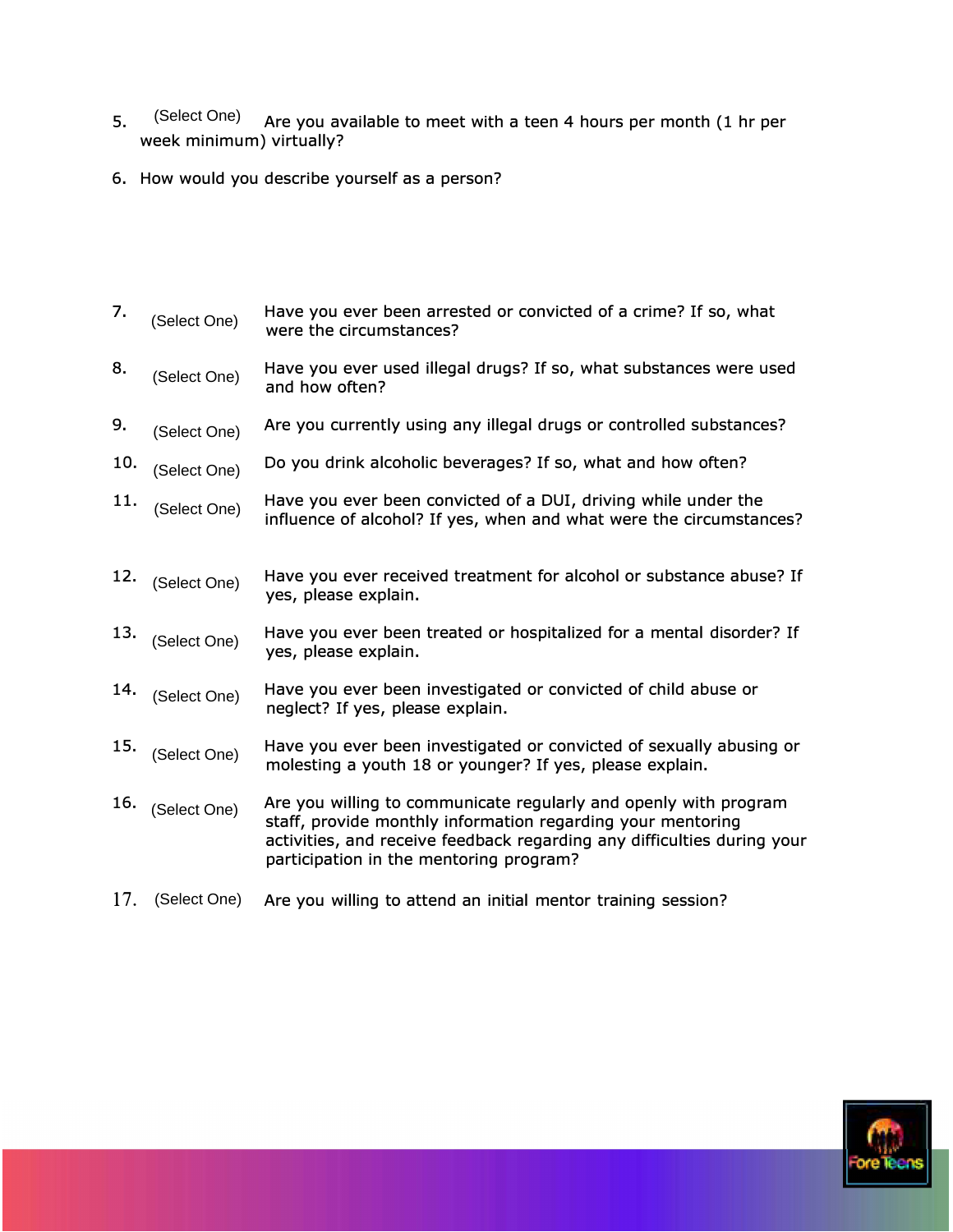#### Please read this carefully before signing:

Fore Teens appreciates your interest in becoming a mentor.

Please initial each of the following:

\_ I agree to follow all mentoring program guidelines and understand that any violation will result in suspension and/or termination of the mentoring relationship.

I understand that Fore Teens is not obligated to provide a reason for their decision in accepting or rejecting me as a mentor.

(optional) I agree to allow Fore Teens to use any photographic image of me taken while participating in the mentoring program. These images may be used in promotions or other related marketing materials.

I understand I must return all of the following completed items along with this application, and that any incomplete information will result in the delay of my application being processed:

- Copy of your valid driver's license and proof of auto insurance
- Information Release Form
- Personal References Form
- **Interest Survey Form**
- DMV Release Form (state agency form)
- Criminal History Release Form (state agency form)
- Child Abuse and Neglect Release Form (state agency form)
- Sexual Offender Release Form (state agency form)  $\mathbf{m}^{\prime}$

By signing below, I attest to the truthfulness of all information listed on this application and agree to all the above terms and conditions.

Signature

Date

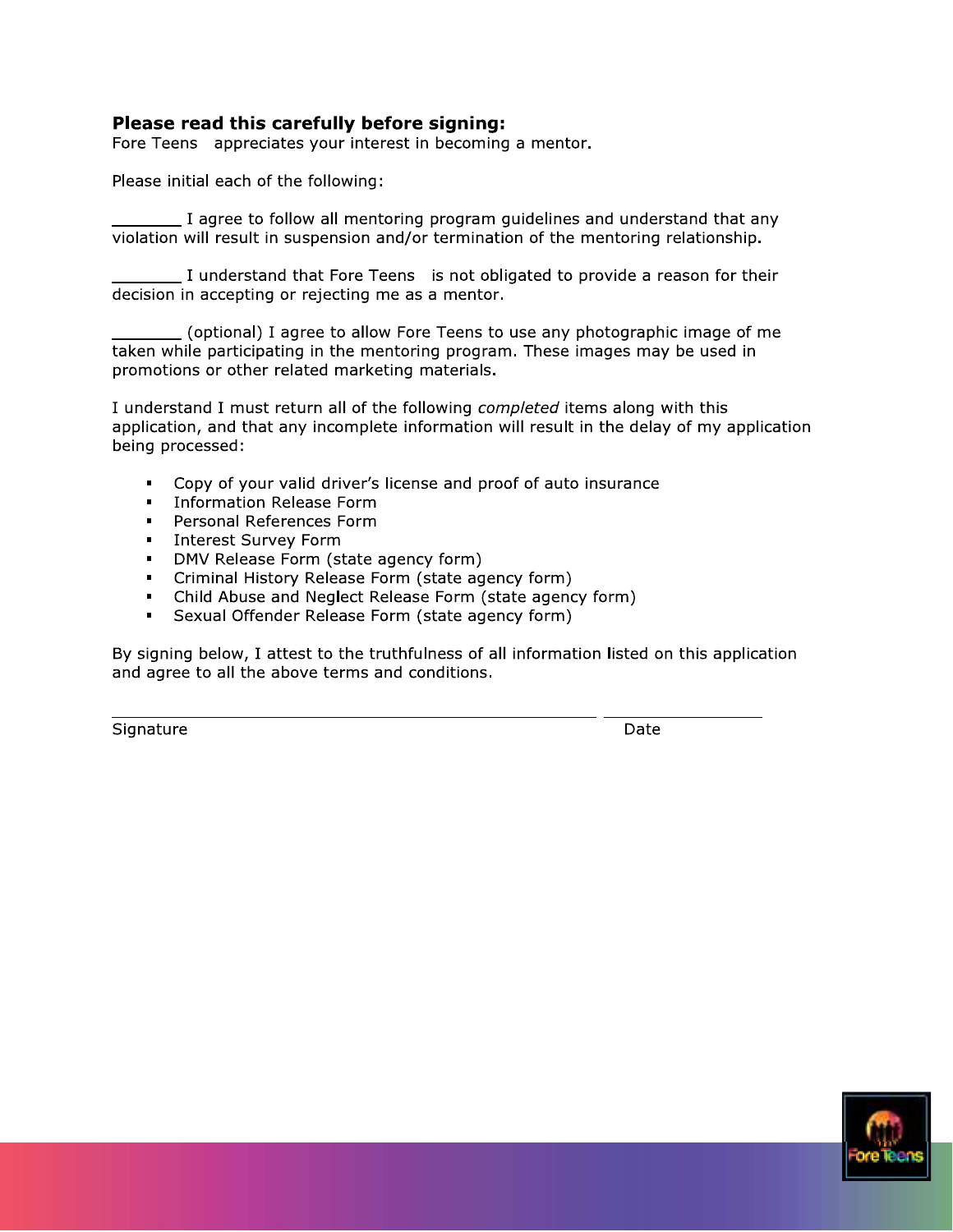## **Information Release**

I, \_\_\_\_\_\_\_\_\_\_\_\_\_\_\_\_\_\_\_\_ , understand it will be necessary for Fore Teens to conduct a background check regarding my driving record, criminal history, personal references, and employment.

I authorize Fore Teens to obtain any needed information regarding my driving record, legal/criminal history, character references, and employment from any state or federal agency, my employer, and personal references for the purposes of participating in a mentoring program. Further, I provide permission for Fore Teens to conduct the same investigation of my background in previous states in which I have resided.

Further, I understand that information about myself will be anonymously (without my name) shared with a prospective mentee(s) and his/her parent(s)/guardian(s) to aid in determining a suitable match. Once a mentor/mentee match is determined, my identity and any other information known about me may be shared with the mentee and parent/guardian to ensure and aid in facilitating a safe and successful match relationship.

| Signature                                                                                                                                                                                                                                                                                                        | Date                                                                                                                                                                                                                                                                                                                                                                                                                     |  |
|------------------------------------------------------------------------------------------------------------------------------------------------------------------------------------------------------------------------------------------------------------------------------------------------------------------|--------------------------------------------------------------------------------------------------------------------------------------------------------------------------------------------------------------------------------------------------------------------------------------------------------------------------------------------------------------------------------------------------------------------------|--|
|                                                                                                                                                                                                                                                                                                                  |                                                                                                                                                                                                                                                                                                                                                                                                                          |  |
|                                                                                                                                                                                                                                                                                                                  |                                                                                                                                                                                                                                                                                                                                                                                                                          |  |
| Date of Birth $\frac{1}{2}$ / /                                                                                                                                                                                                                                                                                  |                                                                                                                                                                                                                                                                                                                                                                                                                          |  |
| Social Security Number<br>$\frac{1}{2}$ $\frac{1}{2}$ $\frac{1}{2}$ $\frac{1}{2}$ $\frac{1}{2}$ $\frac{1}{2}$ $\frac{1}{2}$ $\frac{1}{2}$ $\frac{1}{2}$ $\frac{1}{2}$ $\frac{1}{2}$ $\frac{1}{2}$ $\frac{1}{2}$ $\frac{1}{2}$ $\frac{1}{2}$ $\frac{1}{2}$ $\frac{1}{2}$ $\frac{1}{2}$ $\frac{1}{2}$ $\frac{1}{2$ |                                                                                                                                                                                                                                                                                                                                                                                                                          |  |
| Current Driver's License No.                                                                                                                                                                                                                                                                                     | State: $\frac{1}{\sqrt{1-\frac{1}{2}}}\frac{1}{\sqrt{1-\frac{1}{2}}}\frac{1}{\sqrt{1-\frac{1}{2}}}\frac{1}{\sqrt{1-\frac{1}{2}}}\frac{1}{\sqrt{1-\frac{1}{2}}}\frac{1}{\sqrt{1-\frac{1}{2}}}\frac{1}{\sqrt{1-\frac{1}{2}}}\frac{1}{\sqrt{1-\frac{1}{2}}}\frac{1}{\sqrt{1-\frac{1}{2}}}\frac{1}{\sqrt{1-\frac{1}{2}}}\frac{1}{\sqrt{1-\frac{1}{2}}}\frac{1}{\sqrt{1-\frac{1}{2}}}\frac{1}{\sqrt{1-\frac{1}{2}}}\frac{1}{$ |  |

Please list any other cities, states, and dates of residency during the past 10 years.

| City | <b>State</b> | From (m/year) To (m/year)     |  |
|------|--------------|-------------------------------|--|
| City | <b>State</b> | From $(m/year)$ To $(m/year)$ |  |
| City | <b>State</b> | From (m/year) To (m/year)     |  |
| City | <b>State</b> | From (m/year) To (m/year)     |  |

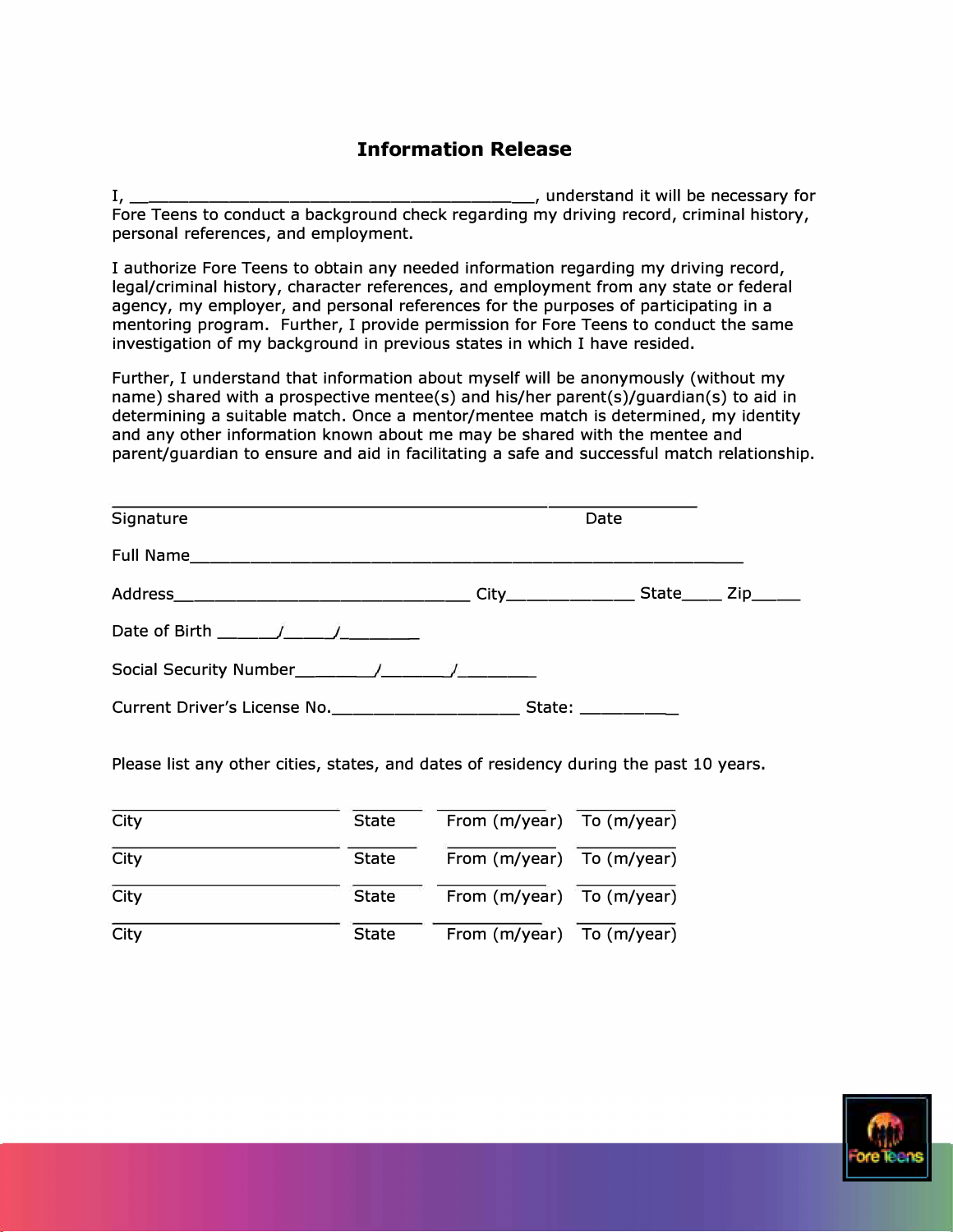## **Personal References**

| Please list the names, addresses, and phone numbers of three people you would like to<br>use as character references (only people you have known for at least a year). Include at<br>least one relative. Any information Fore Teens gathers from these references will be held<br>as confidential and not released to you, the applicant. |  |
|-------------------------------------------------------------------------------------------------------------------------------------------------------------------------------------------------------------------------------------------------------------------------------------------------------------------------------------------|--|
|                                                                                                                                                                                                                                                                                                                                           |  |
|                                                                                                                                                                                                                                                                                                                                           |  |
|                                                                                                                                                                                                                                                                                                                                           |  |
|                                                                                                                                                                                                                                                                                                                                           |  |
|                                                                                                                                                                                                                                                                                                                                           |  |
|                                                                                                                                                                                                                                                                                                                                           |  |
|                                                                                                                                                                                                                                                                                                                                           |  |
|                                                                                                                                                                                                                                                                                                                                           |  |
|                                                                                                                                                                                                                                                                                                                                           |  |
|                                                                                                                                                                                                                                                                                                                                           |  |
|                                                                                                                                                                                                                                                                                                                                           |  |
|                                                                                                                                                                                                                                                                                                                                           |  |
|                                                                                                                                                                                                                                                                                                                                           |  |
|                                                                                                                                                                                                                                                                                                                                           |  |
|                                                                                                                                                                                                                                                                                                                                           |  |
|                                                                                                                                                                                                                                                                                                                                           |  |
|                                                                                                                                                                                                                                                                                                                                           |  |

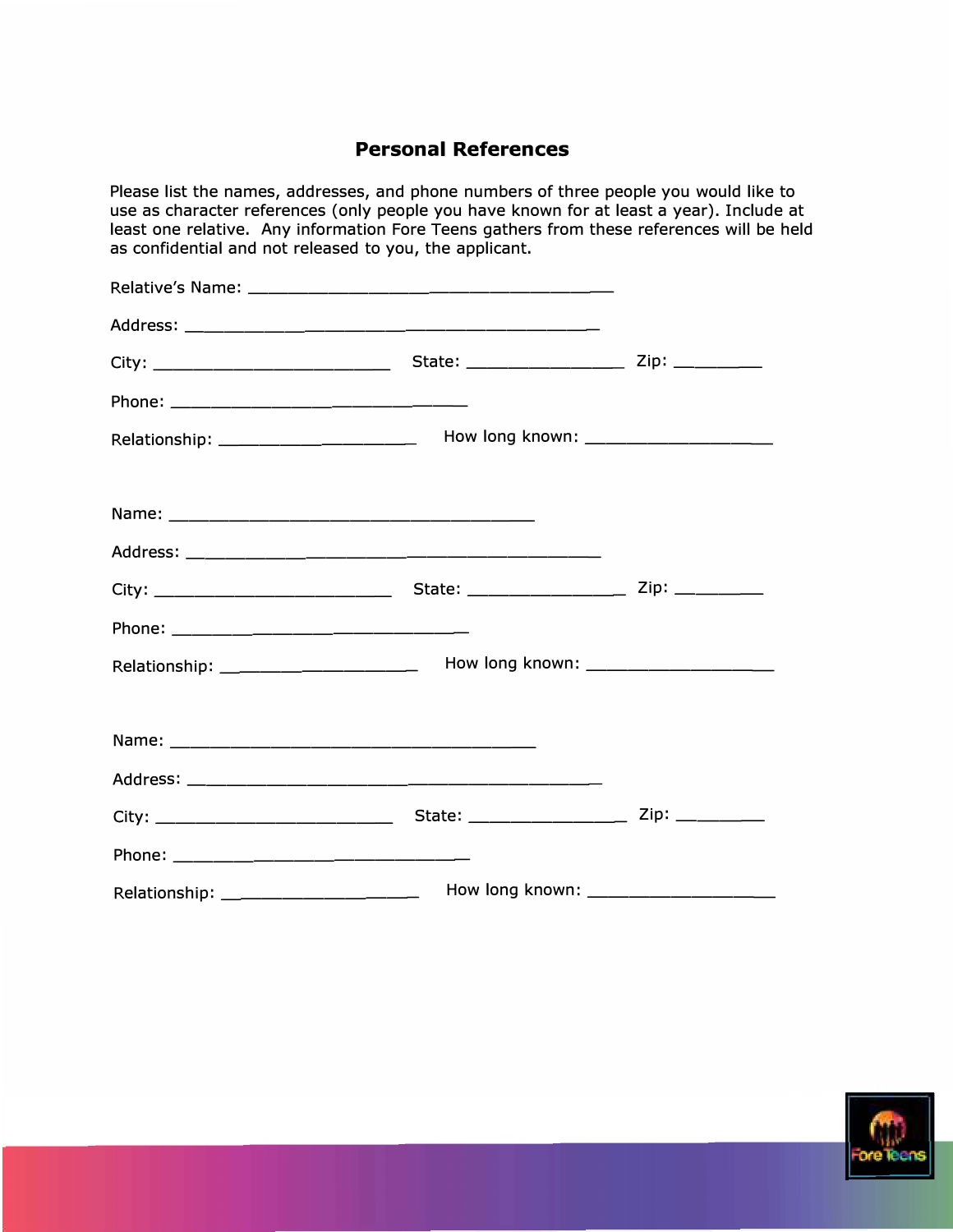### **Mentor Interest Survey**

Name: \_\_\_\_\_\_\_\_\_\_\_\_\_\_\_\_\_\_\_\_ \_ Date: \_\_\_\_ \_

Please complete all the following. This survey will help Fore Teens know more about you and your interests and help us find a good match for you.

Please indicate age group(s) you are interested in working with:

|  | Age: $\Box$ 12-14 $\Box$ 15-18 $\Box$ 19-21 |  |  |
|--|---------------------------------------------|--|--|

Do you speak any languages other than English? If so, which languages?

Would you be willing to work with a child who has disabilities? If so, please specify disabilities you would be willing to work with.

What are some favorite things you like to do with other people?

What is your job and how did you choose this field?

What is one goal you have set for the future?

If you could learn something new, what would it be?

What person do you most admire and why?

Describe your ideal Saturday.